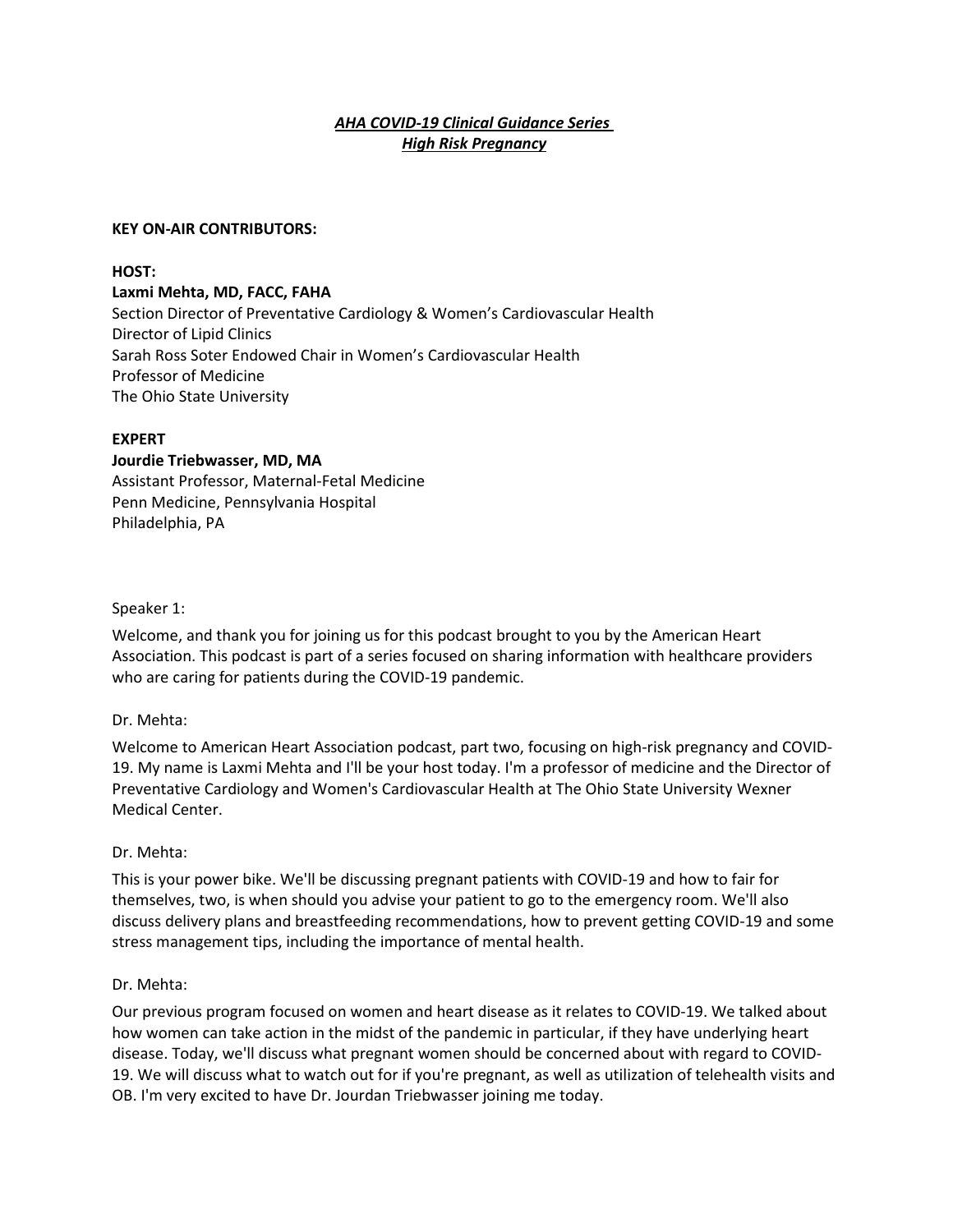### Dr. Mehta:

Dr. Triebwasser is an obstetrician and an assistant professor of obstetrics and gynecology at the Pennsylvania Hospital. She specializes in maternal fetal medicine. Welcome to the podcast Dr. Triebwasser.

### Dr. Triebwasser:

Thanks for having me.

## Dr. Mehta:

So many have reached out to the American Heart Association regarding pregnancy and COVID-19. We recognize that there are no specific guidelines, but the AHA and ACOG have the material available online. Dr. Triebwasser, what if your pregnant patient has COVID-19? What should she do to take care of herself? When should she call her OB and when should she go to the ER?

## Dr. Triebwasser:

Those are really good questions. So for our pregnant patients who have COVID-19, the most important thing for them to do is to stay at home unless they need to get medical care. And if they are coming in for medical care, to let the facility know that they've tested positive and to wear a mask when they're around other people.

## Dr. Triebwasser:

Additional self-care tips are those patients should continue to wash their hands often. They're often living with other family members including young children, so we want them to be cleaning the surfaces around them in the house and separate themselves physically if that's possible within their homes, including using a separate bathroom if that's available. It's also really important for those women to get the rest that they need and to increase their fluid intake and then to monitor for symptoms. So women may experience worsening shortness of breath, difficulty breathing or fever, in which case they should call their obstetric care provider and certainly, women should seek attention if that shortness of breath is getting in the way of speaking in full sentences, if they notice that their lips or hands are turning blue or if anyone around them notices that they have altered mental status.

#### Dr. Mehta:

And should they call 911 at any point?

#### Dr. Triebwasser:

If they have those more concerning symptoms of being unable to speak in full sentences or noting that hands and lips are turning blue, I think calling 911 is a very reasonable next step.

#### Dr. Mehta:

Good points. Dr. Triebwasser, what about your delivery plans? Are there differences if someone has COVID-19 versus not?

#### Dr. Triebwasser:

So for timing of delivery in most cases, COVID-19 shouldn't alter what we're recommending. For women who have suspected or confirmed COVID-19 early in pregnancy who recover, we actually don't need to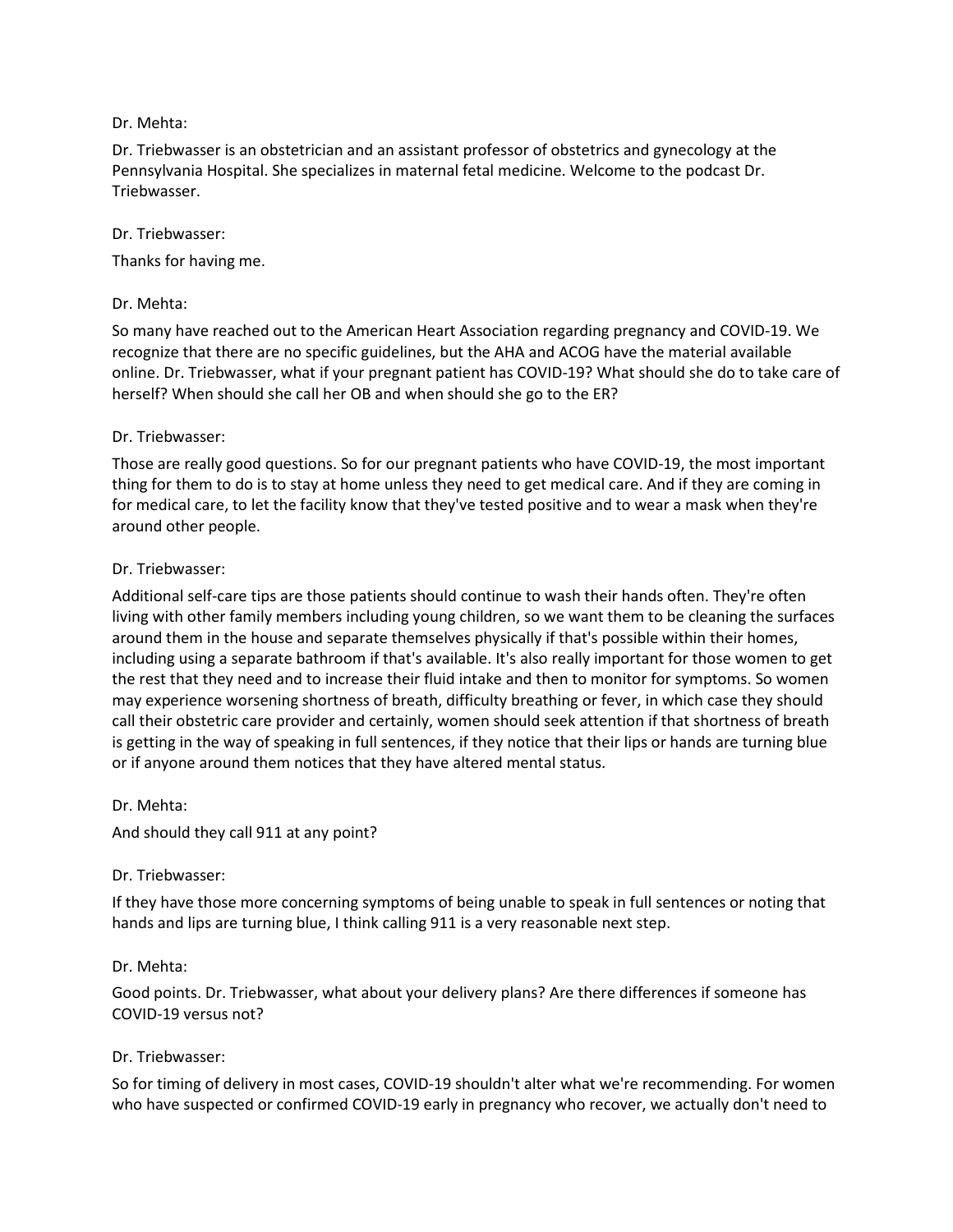change any timing of delivery for them. For women who have the disease later in pregnancy, like at the end of the third trimester, we may try to push back their delivery until they've recovered if there are no medical indications to get them to deliver, especially to be able to maintain the mom in contact with her baby after the time of delivery. However, we're not pushing back deliveries that are medically indicated.

## Dr. Triebwasser:

The other thing that we're keeping in mind is the protective equipment and facilities needed for the delivery of these women may vary. And we're getting new information all of the time. So currently, we are considering caesarian deliveries to be aerosolizing procedures, and so using extra precautions including N95 masks. The use of N95 masks may vary also across institutions for vaginal deliveries because we don't know as of yet if those are air sterilizing procedures.

## Dr. Mehta:

Those are all great points. And it's complex because delivery is already stressful for patients and then to add on COVID-19 makes it challenging. But along those same lines, what about breastfeeding? Any particular recommendations for those without or with COVID-19?

## Dr. Triebwasser:

So at the American College of Obstetricians and Gynecologists, or ACOG, continues to recommend breastfeeding or breast pumping for women who are COVID-19 positive or those women who are under investigation. However, the neonate maybe at risk of viral acquisition due to respiratory droplets while breastfeeding. We don't have any data so far that the SARS virus can be transmitted via breast milk itself, so the decision to use a breast pump and have an unexposed caregiver feed the baby or to have the mother breastfeed needs to take into account patient desires, local hospital practices and getting pediatricians involved to see what the safest and best way to feed the baby is for that family.

#### Dr. Mehta:

Are there any particular additional preventative recommendations for pregnant patients?

#### Dr. Triebwasser:

So the Center for Disease Control is not considering pregnancy to be an increased risk condition for COVID, so we're recommending that our patients take the same kind of precautions as all other patients who may be susceptible to COVID-19.

#### Dr. Triebwasser:

What can be different about our pregnant patients is that many of them are also caring for small children at home, so we are recommending that those women continue good hand hygiene and recognize that while children seem to be less affected by the virus, our families are still responsible for protecting those around us at higher risk. And the American Academy of Pediatrics is still recommending that children get outside time during the pandemic, but that may take a different form than it has in the past for your family. We're still reminding people to follow their local public health guidance, maintain a distance of six feet from others and that children and adults should be washing their hands when they come back inside from outside time.

Dr. Mehta: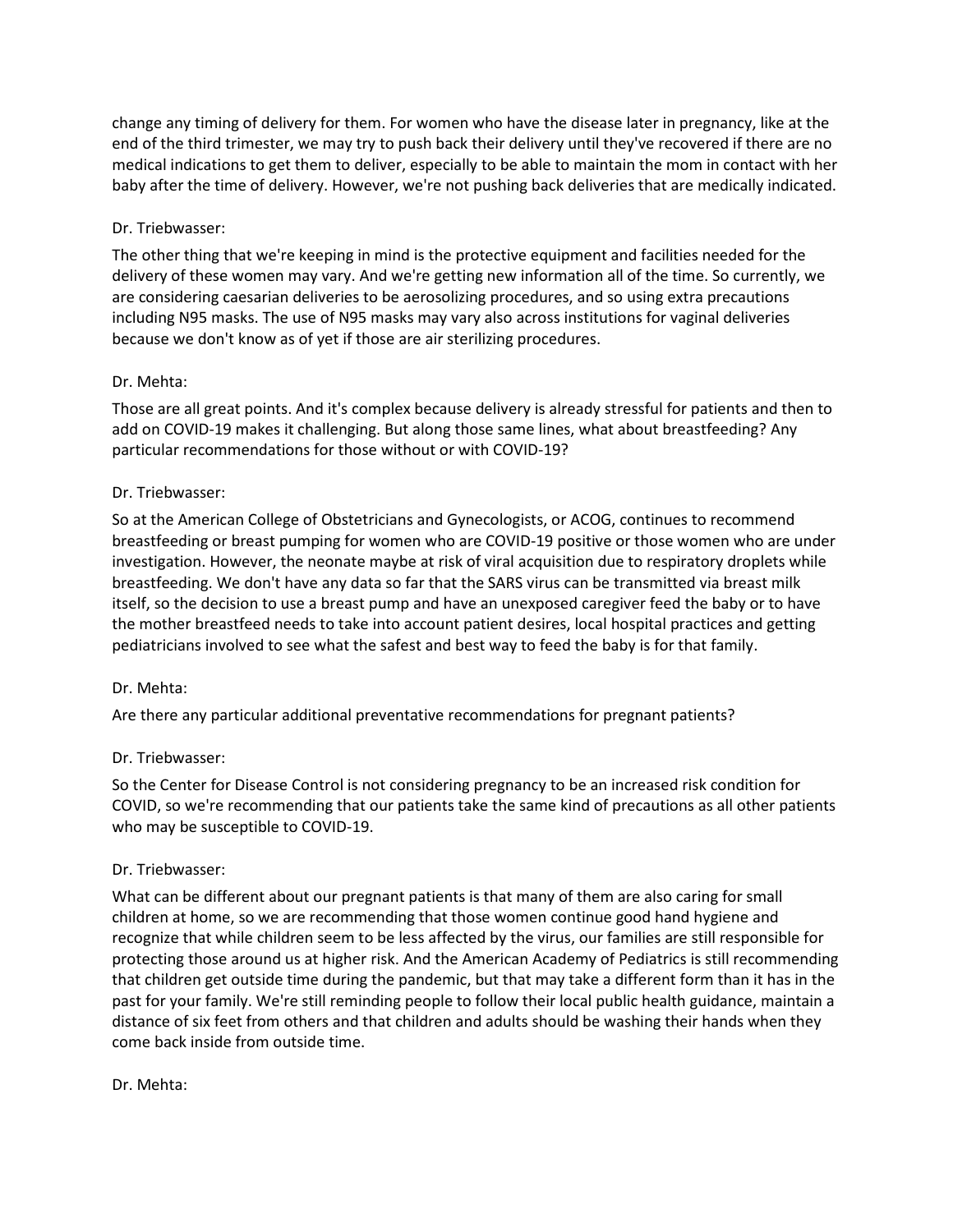All great tips. Now, are there any particular additional stress management recommendations for pregnant patients?

### Dr. Triebwasser:

Being home a lot and physically isolating from others can be really hard. Additionally, postpartum depression and anxiety, or depression and anxiety during pregnancy are extremely common even in the absence of a global pandemic, so a few tips that we can share with our patients to stay mentally healthy include staying connected with their friends and family, that may be over the phone or online. We should take breaks from the Coronavirus news every once in a while and take breaks from social media. Those women should be telling their OBGYNs or other health care professionals if they're feeling sad or anxious, especially if those symptoms are worsening. And we can share mental health resources, and these will vary pretty significantly across institutions, but there are likely to be social work consultations available, local therapy referrals that may include telemedicine. And the Substance Abuse and Mental Health Services Administration does have a helpline for women who are feeling distressed during this disaster.

## Dr. Mehta:

Thank you, Dr. Triebwasser. So overall, the number of pregnant women with COVID-19 are fortunately very low, but COVID-19 is a particularly worrisome disease with many unanswered questions. All patients pregnant or not should call their physician's office if they're exhibiting signs of COVID-19.

## Dr. Mehta:

Here's some call to action items that you could tell your patients. One, if you're pregnant, discuss with your obstetrician regarding pregnancy risks, plans for delivery and breastfeeding. Two most importantly, remember the prevention tips. Whether you're pregnant or not and also regardless of age, gender, we should all be washing our hands, avoid touching our faces, making sure we're wearing a mask and definitely maintaining social distance.

# Dr. Mehta:

And number three, when in doubt, speak with your primary care physician, cardiologist or obstetrician. Thank you and namaste Dr. Triebwasser for sharing clinical perspectives today on COVID-19 as it pertains to your pregnant patients. Namaste is where you put your hands together and give a little bit of a bowing presence to people. It's an alternative way of handshaking. It's what's used in India. The good thing about namaste is that you're not touching anyone else's hands to greet them. You're just touching your own. So it ends up being germ-free.

#### Dr. Triebwasser:

Thank you for having me. Namaste.

#### Dr. Mehta:

Please return online to the AHA Professional Heart Daily for additional podcast planned for this series, which includes COVID-19 in stroke, diabetics, pulmonary hypertension, and other concurrent cardiovascular diseases during this disruptive time in healthcare delivery.

Speaker 1: